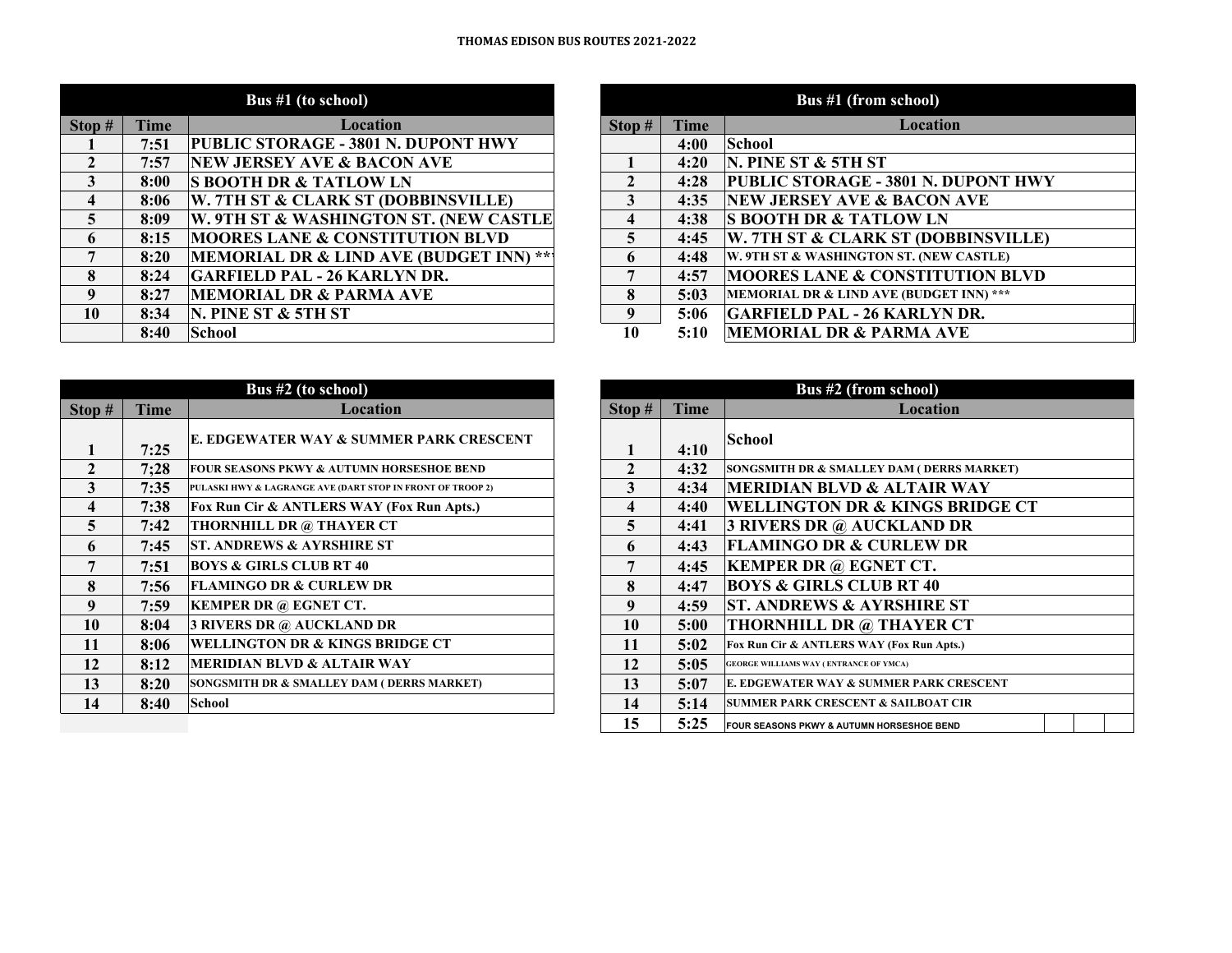## **THOMAS EDISON BUS ROUTES 2021‐2022**

|                |             | Bus $#3$ (to school)                              |                    |             | Bus #3 (from school)               |
|----------------|-------------|---------------------------------------------------|--------------------|-------------|------------------------------------|
| Stop $#$       | <b>Time</b> | <b>Locations</b>                                  | $\textbf{Stop} \#$ | <b>Time</b> | Locati                             |
|                | 7:25        | <b>GOLF VIEW DR ( CAVALIER COUNTRY CLUB APTS)</b> |                    | 4:00        | <b>SCHOOL</b>                      |
| $\overline{2}$ | 7:30        | 273 @ FREEDOM TRAIL (SADDLEBROOK)                 | $\overline{2}$     | 4:05        | <b>8TH ST &amp; SPRUCE ST</b>      |
| 3              | 7:33        | <b>LINDA;S ANGELS</b>                             | 3                  | 4:10        | <b>8TH ST &amp; LOMBARD ST</b>     |
| 4              | 7:34        | NURSES & KIDS (904 CHURCHMAN RD)                  | 4                  | 4:14        | <b>7TH ST &amp; CHURCH ST</b>      |
| $\overline{5}$ | 7:35        | <b>WALMART (SIDE PARKING LOT)</b>                 | 5                  | 4:15        | <b>9TH ST &amp; PINE ST</b>        |
| 6              | 7:43        | <b>DUPONT HWY &amp; VINWAY RD</b>                 | 6                  | 4:17        | <b>10TH ST &amp; BENNETT ST</b>    |
| 7              | 8:09        | <b>E 7TH ST &amp; N CHURCH ST</b>                 | 7                  | 4:18        | <b>10TH ST &amp; LOMBARD S</b>     |
| 8              | 8:15        | <b>8TH ST &amp; SPRUCE ST</b>                     | 8                  | 4:20        | <b>10TH ST &amp; CLIFFORD E</b>    |
| $\overline{9}$ | 8:18        | <b>8TH ST &amp; LOMBARD ST</b>                    | 10                 | 4:42        | <b>GOLF VIEW DR ( CAVALIER COU</b> |
| 10             | 8:20        | <b>9TH ST &amp; PINE ST</b>                       | 11                 | 4:45        | <b>NURSES &amp; KIDS (904 CH</b>   |
| 11             | 8:21        | <b>10TH ST &amp; BENNETT ST</b>                   | 12                 | 4:50        | 273 @ FREEDOM TRAII                |
| 12             | 8:23        | <b>10TH ST &amp; LOMBARD ST</b>                   | 13                 | 5:19        | <b>WALMART (SIDE PARI</b>          |
| 13             | 8:25        | <b>10TH ST &amp; CLIFFORD BROWN WALK</b>          | 14                 | 5:26        | <b>DUPONT HWY &amp; VINW</b>       |
| 14             | 8:30        | <b>SCHOOL</b>                                     |                    |             |                                    |

|              |              |             | Bus #3 (from school)                              |
|--------------|--------------|-------------|---------------------------------------------------|
|              | Stop #       | <b>Time</b> | Location                                          |
|              |              | 4:00        | <b>SCHOOL</b>                                     |
| <b>200K)</b> | $\mathbf{2}$ | 4:05        | <b>8TH ST &amp; SPRUCE ST</b>                     |
|              | 3            | 4:10        | <b>8TH ST &amp; LOMBARD ST</b>                    |
| RD)          | 4            | 4:14        | <b>7TH ST &amp; CHURCH ST</b>                     |
|              | 5            | 4:15        | <b>9TH ST &amp; PINE ST</b>                       |
|              | 6            | 4:17        | <b>10TH ST &amp; BENNETT ST</b>                   |
|              | 7            | 4:18        | <b>10TH ST &amp; LOMBARD ST</b>                   |
|              | 8            | 4:20        | <b>10TH ST &amp; CLIFFORD BROWN WALK</b>          |
|              | 10           | 4:42        | <b>GOLF VIEW DR ( CAVALIER COUNTRY CLUB APTS)</b> |
|              | 11           | 4:45        | NURSES & KIDS (904 CHURCHMAN ROAD)                |
|              | 12           | 4:50        | 273 @ FREEDOM TRAIL (SADDLEBROOK)                 |
|              | 13           | 5:19        | <b>WALMART (SIDE PARKING LOT)</b>                 |
| K            | 14           | 5:26        | <b>DUPONT HWY &amp; VINWAY RD</b>                 |

|                         |      | Bus $# 4$ (to school)                                            |                    |             | <b>Bus</b>            |
|-------------------------|------|------------------------------------------------------------------|--------------------|-------------|-----------------------|
| Stop#                   | Time | <b>Location</b>                                                  | $\textbf{Stop} \#$ | <b>Time</b> |                       |
|                         | 7:35 | <b>OGLETOWN-STANTON RD &amp; CHESWOLD</b>                        |                    | 4:00        | <b>SCHOOL</b>         |
| $\overline{2}$          | 7:42 | <b>SKYWARD DR &amp; UPLAND CT.</b>                               | 2                  | 4:30        | <b>OGLETO</b>         |
| 3                       | 7:47 | <b>KIMBERTON DR &amp; KEITH ST</b>                               | 3                  | 4:37        | <b>SKYWAF</b>         |
| $\overline{\mathbf{4}}$ | 7:49 | <b>WHITECHAPEL DR &amp; FARNSWORTH RD (ACROSS FROM KIMBERTON</b> | 4                  | 4:42        | <b>KIMBER</b>         |
| 5                       | 7:55 | <b>630 CAPITAL TRAIL (Possum Park Apts)</b>                      | 5                  | 4:44        | WHITECHAPEL I         |
| 6                       | 8:00 | E. CLEVELAND AVE & McKEES LN                                     | 6                  | 4:52        | <b>630 CAPI</b>       |
| 7                       | 8:12 | <b>OLD BALTIMORE PIKE &amp; TORINGTON WAY</b>                    | 7                  | 4:57        | E. CLEVI              |
| 8                       | 8:15 | THE VININGS AT CHRISTIANA (INSIDE 1ST LOT ON RIGHT)              | 8                  | 5:10        | <b>OLD BAI</b>        |
| 9                       | 8:22 | <b>S. OLD BALTIMORE PIKE &amp; BIRCHBROOK DR</b>                 | 9                  | 5:12        | THE VININGS AT        |
| 10                      | 8:40 | <b>SCHOOL</b>                                                    | 10                 | 5:20        | <b>S. OLD BALTIMO</b> |

| Bus $# 4$ (from school) |             |                                                        |  |  |  |
|-------------------------|-------------|--------------------------------------------------------|--|--|--|
| Stop#                   | <b>Time</b> | <b>Location</b>                                        |  |  |  |
|                         | 4:00        | <b>SCHOOL</b>                                          |  |  |  |
| $\mathbf{2}$            | 4:30        | <b>OGLETOWN-STANTON RD &amp; CHESWOLD</b>              |  |  |  |
| 3                       | 4:37        | <b>SKYWARD DR &amp; UPLAND CT.</b>                     |  |  |  |
| 4                       | 4:42        | <b>KIMBERTON DR &amp; KEITH ST</b>                     |  |  |  |
| 5                       | 4:44        | WHITECHAPEL DR & FARNSWORTH RD (ACROSS FROM KIMBERTON) |  |  |  |
| 6                       | 4:52        | <b>630 CAPITAL TRAIL (Possum Park Apts)</b>            |  |  |  |
| 7                       | 4:57        | E. CLEVELAND AVE & McKEES LN                           |  |  |  |
| 8                       | 5:10        | <b>OLD BALTIMORE PIKE &amp; TORINGTON WA</b>           |  |  |  |
| 9                       | 5:12        | THE VININGS AT CHRISTIANA (INSIDE 1ST LOT ON RIGHT)    |  |  |  |
| 10                      | 5:20        | <b>S. OLD BALTIMORE PIKE &amp; BIRCHBROOK DR</b>       |  |  |  |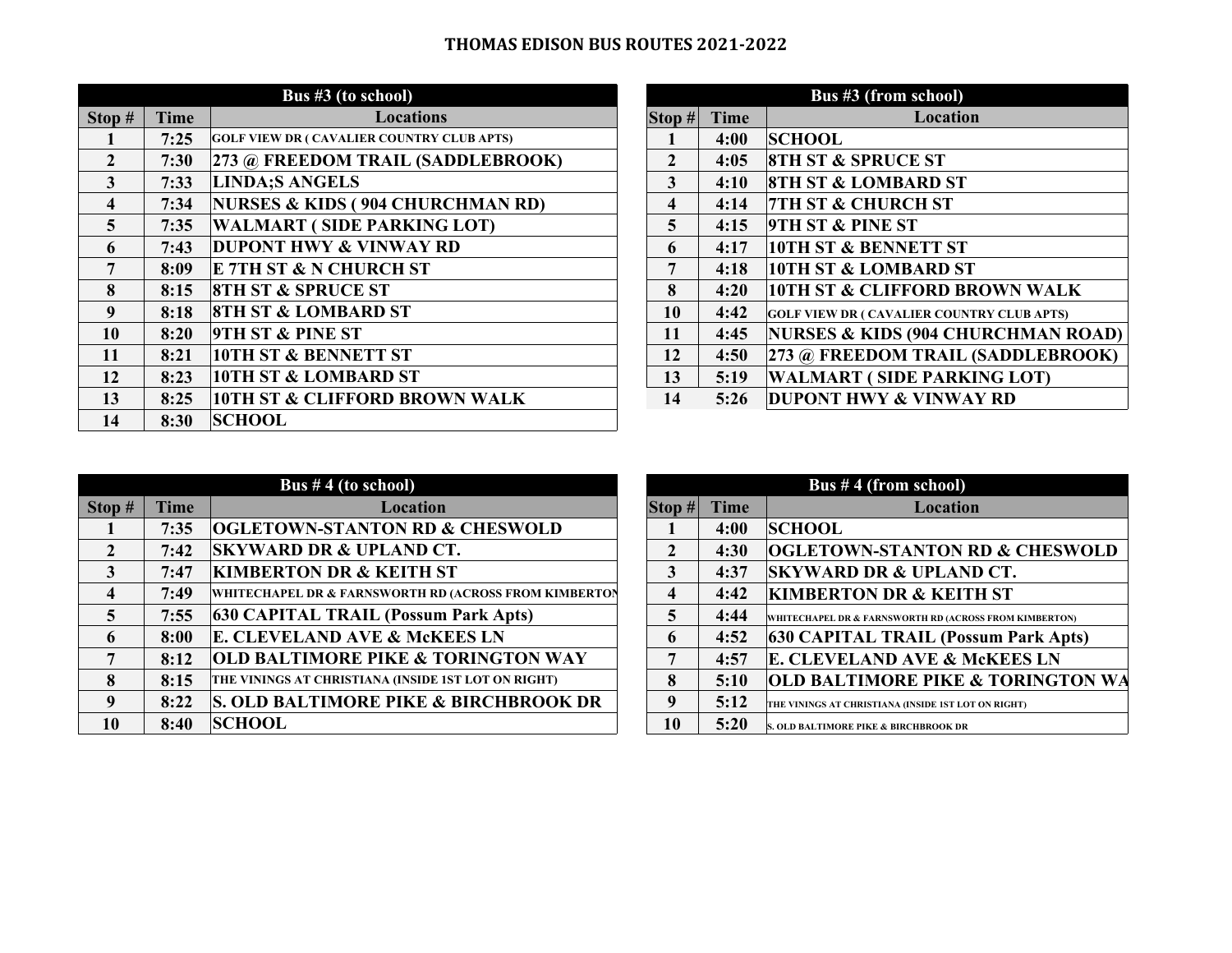| Bus #5 (to school)      |             |                                          |                         |             | Bus #5 (from school)                    |
|-------------------------|-------------|------------------------------------------|-------------------------|-------------|-----------------------------------------|
| <b>Stop</b>             | <b>Time</b> | Location                                 | <b>Stop</b>             | <b>Time</b> | Locati                                  |
| 1                       | 8:06        | WEST AVE @ KNIGHTS INN/SUPERLODGE ***    | 1                       | 4:00        | <b>SCHOOL</b>                           |
| $\mathbf{2}$            | 8:09        | <b>ROSE LANE &amp; THORN LN</b>          | $\mathbf{2}$            | 4:15        | <b>NEW CASTLE AVE &amp; P</b>           |
| 3                       | 8:12        | <b>NEW CASTLE AVE &amp; MANSION PKWY</b> | 3                       | 4:20        | <b>NEW CASTLE AVE &amp; I</b>           |
| $\overline{\mathbf{4}}$ | 8:14        | SIMONDS DR & BENTLEY RD (SIMONDS GARDEN) | $\overline{\mathbf{4}}$ | 4:23        | <b>B ST &amp; TOWNSEND ST</b>           |
| 5                       | 8:16        | <b>PARK PLACE</b>                        | 5                       | 4:24        | <b>TOWNSEND ST &amp; D ST</b>           |
| 6                       | 8:19        | 19 LAMBSON LANE (BOYS & GIRLS CLUB)      | 6                       | 4:27        | <b>INEW CASTLE AVE &amp; P</b>          |
| 7                       | 8:21        | NEW CASTLE AVE & ALDRICH AVE             | 7                       | 4:30        | <b>INEW CASTLE AVE &amp; E</b>          |
| 8                       | 8:22        | <b>INEW CASTLE AVE &amp; DOVER AVE</b>   | 8                       | 4:33        | <b>NEW CASTLE AVE &amp; I</b>           |
| 9                       | 8:23        | <b>NEW CASTLE AVE &amp; PEARL ST</b>     | 9                       | 4:35        | <b>INEW CASTL AVE &amp; AI</b>          |
| 10                      | 8:24        | <b>NEW CASTLE AVE &amp; B ST</b>         | 10                      | 4:37        | <b>NEW CASTLE AVE &amp; N</b>           |
| 11                      | 8:25        | <b>B ST &amp; TOWNSEND ST</b>            | 11                      | 4:40        | <b>SIMONDS DR &amp; BENTLEY RD (SIM</b> |
| 12                      | 8:26        | <b>TOWNSEND ST &amp; D ST</b>            | 12                      | 4:42        | <b>PARK PLACE</b>                       |
| 13                      | 8:29        | <b>NEW CASTLE AVE &amp; LOBDELL ST</b>   | 13                      | 4:45        | 19 LAMBSON LANE (BOYS & GIRI            |
| 14                      | 8:33        | <b>NEW CASTLE AVE &amp; PEACH ST</b>     | 14                      | 4:50        | <b>ROSE LANE &amp; THORN</b>            |
| 15                      | 8:40        | <b>SCHOOL</b>                            | 15                      | 5:00        | <b>143 CROSS AVE</b>                    |
|                         |             |                                          | 16                      | 5:07        | <b>WEST AVE @ KNIGHTS INN/SUPE</b>      |
|                         |             |                                          |                         |             |                                         |

| <b>Bus #5 (to school)</b>                |                     |             | <b>Bus #5 (from school)</b>              |
|------------------------------------------|---------------------|-------------|------------------------------------------|
| Location                                 | <b>Stop</b>         | <b>Time</b> | Location                                 |
| WEST AVE @ KNIGHTS INN/SUPERLODGE ***    | 1                   | 4:00        | <b>SCHOOL</b>                            |
| ROSE LANE & THORN LN                     | $\mathbf{2}$        | 4:15        | <b>NEW CASTLE AVE &amp; PEACH ST</b>     |
| NEW CASTLE AVE & MANSION PKWY            | 3                   | 4:20        | <b>NEW CASTLE AVE &amp; LOBDELL ST</b>   |
| SIMONDS DR & BENTLEY RD (SIMONDS GARDEN) | $\overline{\bf{4}}$ | 4:23        | <b>B ST &amp; TOWNSEND ST</b>            |
| PARK PLACE                               | 5                   | 4:24        | <b>TOWNSEND ST &amp; D ST</b>            |
| 19 LAMBSON LANE (BOYS & GIRLS CLUB)      | 6                   | 4:27        | NEW CASTLE AVE & PEARL ST                |
| NEW CASTLE AVE & ALDRICH AVE             | 7                   | 4:30        | <b>NEW CASTLE AVE &amp; B ST</b>         |
| NEW CASTLE AVE & DOVER AVE               | 8                   | 4:33        | NEW CASTLE AVE & DOVER AVE               |
| NEW CASTLE AVE & PEARL ST                | 9                   | 4:35        | NEW CASTL AVE & ALDRICH AVE              |
| <b>NEW CASTLE AVE &amp; B ST</b>         | 10                  | 4:37        | <b>NEW CASTLE AVE &amp; MANSION PKWY</b> |
| B ST & TOWNSEND ST                       | 11                  | 4:40        | SIMONDS DR & BENTLEY RD (SIMONDS GARDEN) |
| TOWNSEND ST & D ST                       | 12                  | 4:42        | <b>PARK PLACE</b>                        |
| <b>NEW CASTLE AVE &amp; LOBDELL ST</b>   | 13                  | 4:45        | 19 LAMBSON LANE (BOYS & GIRLS CLUB)      |
| NEW CASTLE AVE & PEACH ST                | 14                  | 4:50        | <b>ROSE LANE &amp; THORN LN</b>          |
| <b>SCHOOL</b>                            | 15                  | 5:00        | <b>143 CROSS AVE</b>                     |
|                                          | 16                  | 5:07        | WEST AVE @ KNIGHTS INN/SUPERLODGE ***    |
|                                          |                     |             |                                          |

|                |             | Bus $# 6$ (to school)                                                    |                     |      | <b>Bus</b>                |
|----------------|-------------|--------------------------------------------------------------------------|---------------------|------|---------------------------|
| <b>Stop</b>    | <b>Time</b> | Location                                                                 | Stop #              | Time |                           |
| 1              | 7:50        | <b>PARKWAY AVE &amp; STERLING AVE</b>                                    | 1                   | 4:00 | <b>SCHOOL</b>             |
| $\mathbf{2}$   | 7:57        | <b>MERRIBROOK RD &amp; N. OVERHILL COURT</b>                             | $\mathbf{2}$        | 4:15 | IW 40TH S                 |
| 3              | 8:00        | <b>PEACHTREE LN &amp; CEDARTREE LN</b>                                   | 3                   | 4:16 | <b>W 37TH ST &amp;</b>    |
| $\overline{4}$ | 8:05        | <b>RIVERS &amp; CLUB</b>                                                 | $\overline{\bf{4}}$ | 4:17 | W 34TH 9                  |
| 5              | 8:07        | <b>GOVERNOR PRINTZ BLVD &amp; RIVER CLUB APTS (7807 GOVERNOR PRINTZ)</b> | 5                   | 4:22 | 35TH & C                  |
| 6              | 8:12        | PHILADELPHIA PIKE & HOLLY OAK                                            | 6                   | 4:25 | <b>LEA BLV</b>            |
| 7              | 8:15        | <b>BRANDYWINE BLVD &amp; RIVER RD</b>                                    | 7                   | 4:27 | <b>BRANDY</b>             |
| 8              | 8:18        | <b>RYSING DR &amp; PENNEWELL DR</b>                                      | 8                   | 4:32 | <b>RYSING</b>             |
| 9              | 8:19        | <b>RYSING DR &amp; RODNEY DR</b>                                         | 9                   | 4:33 | <b>RYSING</b>             |
| 10             | 8:20        | <b>RYSING DR &amp; SALISBURY DR</b>                                      | 10                  | 4:34 | <b>RYSING</b>             |
| 11             | 8:28        | <b>LEA BLVD &amp; COLONY BLVD</b>                                        | 11                  | 4:36 | <b>PHILADELPH</b>         |
| 12             | 8:30        | 35TH & GOVERNOR PRINTZ                                                   | 12                  | 4:38 | <b>GOVERNOR PRINTZ BI</b> |
| 13             | 8:31        | W 40TH ST & N MARKET ST                                                  | 13                  | 4:46 | CLAYMO                    |
| 14             | 8:32        | W 37TH ST & MARKET ST (PAL CENTER)                                       | 14                  | 4:52 | <b>PEACHT</b>             |
| 15             | 8:33        | <b>W34TH ST &amp; MARKET ST</b>                                          | 15                  | 4:56 | <b>MERRIBROO</b>          |
| 16             | 8:40        | <b>SCHOOL</b>                                                            | 16                  | 5:03 | <b>PARKWA</b>             |

| Bus $# 6$ (to school)                                         |              |             | <b>Bus #6 (from school)</b>                                              |
|---------------------------------------------------------------|--------------|-------------|--------------------------------------------------------------------------|
| Location                                                      | Stop#        | <b>Time</b> | <b>Location</b>                                                          |
| PARKWAY AVE & STERLING AVE                                    | 1            | 4:00        | <b>SCHOOL</b>                                                            |
| <b>MERRIBROOK RD &amp; N. OVERHILL COURT</b>                  | $\mathbf{2}$ | 4:15        | W 40TH ST & N MARKET ST                                                  |
| <b>PEACHTREE LN &amp; CEDARTREE LN</b>                        | 3            | 4:16        | W 37TH ST & MARKET ST (PAL CENTER)                                       |
| <b>RIVERS &amp; CLUB</b>                                      | 4            | 4:17        | <b>W34TH ST &amp; MARKET ST</b>                                          |
| GOVERNOR PRINTZ BLVD & RIVER CLUB APTS (7807 GOVERNOR PRINTZ) | 5            | 4:22        | <b>35TH &amp; GOVERNOR PRINTZ</b>                                        |
| PHILADELPHIA PIKE & HOLLY OAK                                 | 6            | 4:25        | <b>LEA BLVD &amp; COLONY BLVD</b>                                        |
| <b>BRANDYWINE BLVD &amp; RIVER RD</b>                         | 7            | 4:27        | <b>BRANDYWINE BLVD &amp; RIVER RD</b>                                    |
| <b>RYSING DR &amp; PENNEWELL DR</b>                           | 8            | 4:32        | <b>RYSING DR &amp; PENNEWELL DR</b>                                      |
| <b>RYSING DR &amp; RODNEY DR</b>                              | 9            | 4:33        | <b>RYSING DR &amp; RODNEY DR</b>                                         |
| <b>RYSING DR &amp; SALISBURY DR</b>                           | 10           | 4:34        | <b>RYSING DR &amp; SALISBURY DR</b>                                      |
| <b>LEA BLVD &amp; COLONY BLVD</b>                             | 11           | 4:36        | <b>PHILADELPHIA PIKE &amp; HOLLY OAK</b>                                 |
| <b>35TH &amp; GOVERNOR PRINTZ</b>                             | 12           | 4:38        | <b>GOVERNOR PRINTZ BLVD &amp; RIVER CLUB APTS (7807 GOVERNOR PRINTZ)</b> |
| W 40TH ST & N MARKET ST                                       | 13           | 4:46        | <b>CLAYMONT BOYS &amp; GIRLS CLUB</b>                                    |
| W 37TH ST & MARKET ST ( PAL CENTER)                           | 14           | 4:52        | <b>PEACHTREE LN &amp; CEDARTREE LN</b>                                   |
| <b>W34TH ST &amp; MARKET ST</b>                               | 15           | 4:56        | MERRIBROOK RD & N. OVERHILL COURT                                        |
| <b>SCHOOL</b>                                                 | 16           | 5:03        | <b>PARKWAY AVE &amp; STERLING AVE</b>                                    |
|                                                               |              |             |                                                                          |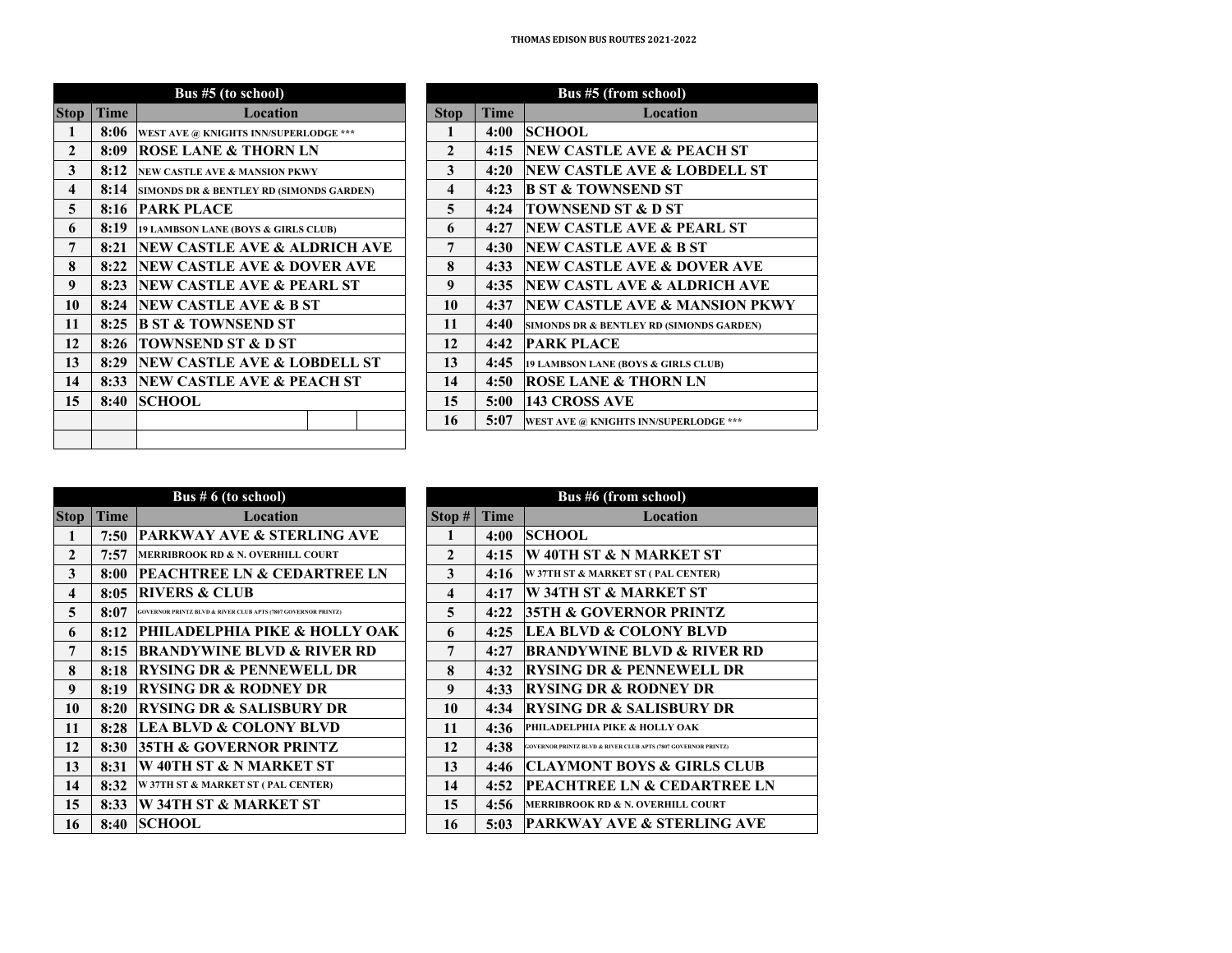\*There is no Bus #7.

| <b>Stop</b>             | <b>Time</b> | Location                                 | <b>Stop</b>             | <b>Time</b> |
|-------------------------|-------------|------------------------------------------|-------------------------|-------------|
| 1                       | 8:05        | W 4TH ST & N SHIPLEY ST (SALVATION ARMY) | 1                       | 4:00        |
| $\overline{2}$          | 8:10        | W. 5TH ST & N. MONROE ST                 | $\mathbf{2}$            | 4:12        |
| 3                       | 8:11        | W. 3RD ST & N. MADISON ST                | 3                       | 4:15        |
| $\overline{\mathbf{4}}$ | 8:13        | W. 5TH ST & MADISON ST                   | $\overline{\mathbf{4}}$ | 4:18        |
| 5                       | 8:14        | W. 6TH ST & MADISON ST                   | 5                       | 4:22        |
| 6                       | 8:15        | W. 7TH ST & MADISON ST                   | 6                       | 4:23        |
| 7                       | 8:16        | W. 10TH ST & MADISON ST                  | 7                       | 4:25        |
| 8                       | 8:18        | W. 8TH ST & WASHINGTON ST                | 8                       | 4:26        |
| $\boldsymbol{Q}$        | 8:19        | <b>WASHINGTON ST &amp; W. 5TH ST</b>     | $\boldsymbol{Q}$        | 4:29        |
| 10                      | 8:22        | W. 4TH ST & N. WEST ST                   | 10                      | 4:30        |
| 11                      | 8:27        | <b>9TH &amp; WALNUT ST</b>               | 11                      | 4:35        |
| 12                      | 8:35        | <b>SCHOOL</b>                            | 12                      | 4:37        |

| us #8 (to school)                    |              | Bus #8 (from school) |                                          |  |  |  |
|--------------------------------------|--------------|----------------------|------------------------------------------|--|--|--|
| Location                             | <b>Stop</b>  | <b>Time</b>          | Location                                 |  |  |  |
| <b>N SHIPLEY ST (SALVATION ARMY)</b> |              | 4:00                 | <b>SCHOOL</b>                            |  |  |  |
| <b>ST &amp; N. MONROE ST</b>         | $\mathbf{2}$ | 4:12                 | <b>9TH &amp; WALNUT ST</b>               |  |  |  |
| <b>ST &amp; N. MADISON ST</b>        | 3            | 4:15                 | W 4TH ST & N SHIPLEY ST (SALVATION ARMY) |  |  |  |
| <b>ST &amp; MADISON ST</b>           | 4            | 4:18                 | <b>W. 4TH ST &amp; N. WEST ST</b>        |  |  |  |
| <b>ST &amp; MADISON ST</b>           | 5            | 4:22                 | W. 5TH ST & N. MONROE ST                 |  |  |  |
| <b>ST &amp; MADISON ST</b>           | 6            | 4:23                 | W. 3RD ST & MADISON ST                   |  |  |  |
| <b>I ST &amp; MADISON ST</b>         | 7            | 4:25                 | <b>W. 5TH ST &amp; N. MADISON ST</b>     |  |  |  |
| <b>ST &amp; WASHINGTON ST</b>        | 8            | 4:26                 | <b>W. 6TH ST &amp; N. MADISON ST</b>     |  |  |  |
| NGTON ST & W. 5TH ST                 | 9            | 4:29                 | W. 7TH ST & MADISON ST                   |  |  |  |
| ST & N. WEST ST                      | 10           | 4:30                 | W. 10TH ST & MADISON ST                  |  |  |  |
| <b>WALNUT ST</b>                     | 11           | 4:35                 | W. 8TH ST & WASHINGTON ST                |  |  |  |
| L                                    | 12           | 4:37                 | <b>WASHINGTON ST &amp; W. 5TH ST</b>     |  |  |  |

|                         |             | Bus $# 9$ (to school)                |                         |      |
|-------------------------|-------------|--------------------------------------|-------------------------|------|
| <b>Stop</b>             | <b>Time</b> | Location                             | Stop #                  | Time |
| 1                       | 7:50        | <b>10TH ST &amp; WALNUT ST</b>       | 1                       | 4:00 |
| $\mathbf{2}$            | 7:51        | <b>13TH ST &amp; WALNUT ST</b>       | $\mathbf{2}$            | 4:16 |
| $\overline{\mathbf{3}}$ | 7:54        | E 23RD ST & N MARKET ST              | 3                       | 4:17 |
| $\overline{\mathbf{4}}$ | 7:55        | E 25TH ST & N MARKET ST              | $\overline{\mathbf{4}}$ | 4:23 |
| 5                       | 7:56        | E 28TH ST & N MARKET ST              | 5                       | 4:24 |
| 6                       | 8:00        | <b>39TH AND JEFFERSON ST</b>         | 6                       | 4:26 |
| 7                       | 8:01        | 3703 N. Monroe St (Corner 38th St.)  | 7                       | 4:30 |
| 8                       | 8:04        | W 34TH ST & MILLER RD                | 8                       | 4:32 |
| 9                       | 8:05        | N. BROOM ST @ BAYNARD BLVD.          | 9                       | 4:35 |
| 10                      | 8:07        | W 24TH ST & BROOM ST (TINY TOTS)     | 10                      | 4:36 |
| 11                      | 8:10        | W 27TH ST & VANBUREN ST              | 11                      | 4:38 |
| 12                      | 8:11        | W 29TH ST & VANBUREN ST              | 12                      | 4:43 |
| 13                      | 8:12        | <b>W31ST ST &amp; VANBUREN ST</b>    | 13                      | 4:44 |
| 14                      | 8:15        | 2605 N. MADISON ST.                  | 14                      | 4:46 |
| 15                      | 8:16        | <b>N MADISON ST &amp; CONORD AVE</b> | 15                      | 4:47 |
| 16                      | 8:17        | <b>CONCORD AVE &amp; N WEST ST</b>   | 16                      | 4:48 |
| 17                      | 8:20        | W 18TH ST & TATNALL ST               | 17                      | 4:50 |
| 18                      | 8:25        | <b>SCHOOL</b>                        | 18                      | 4:55 |
|                         |             |                                      |                         |      |

|                         |             | <b>Bus #9 (from school)</b>          |
|-------------------------|-------------|--------------------------------------|
| Stop#                   | <b>Time</b> | <b>Location</b>                      |
| 1                       | 4:00        | <b>SCHOOL</b>                        |
| $\mathbf{2}$            | 4:16        | <b>10TH ST &amp; WALNUT ST</b>       |
| 3                       | 4:17        | <b>13TH ST &amp; WALNUT ST</b>       |
| $\overline{\mathbf{4}}$ | 4:23        | E 23RD ST & N MARKET ST              |
| 5                       | 4:24        | E 25TH ST & N MARKET ST              |
| 6                       | 4:26        | E 28TH ST & N MARKET ST              |
| 7                       | 4:30        | <b>39TH AND JEFFERSON ST</b>         |
| 8                       | 4:32        | 3703 N. Monroe St (Corner 38th St.)  |
| 9                       | 4:35        | W 34TH ST & MILLER RD                |
| 10                      | 4:36        | N. BROOM ST @ BAYNARD BLVD.          |
| 11                      | 4:38        | W 24TH ST & BROOM ST (TINY TOTS)     |
| 12                      | 4:43        | W 27TH ST & VANBUREN ST              |
| 13                      | 4:44        | W 29TH ST & VANBUREN ST              |
| 14                      | 4:46        | <b>W31ST ST &amp; VANBUREN ST</b>    |
| 15                      | 4:47        | <b>2605 N. MADISON ST.</b>           |
| 16                      | 4:48        | <b>N MADISON ST &amp; CONORD AVE</b> |
| 17                      | 4:50        | <b>CONCORD AVE &amp; N WEST ST</b>   |
| 18                      | 4:55        | W 18TH ST & TATNALL ST               |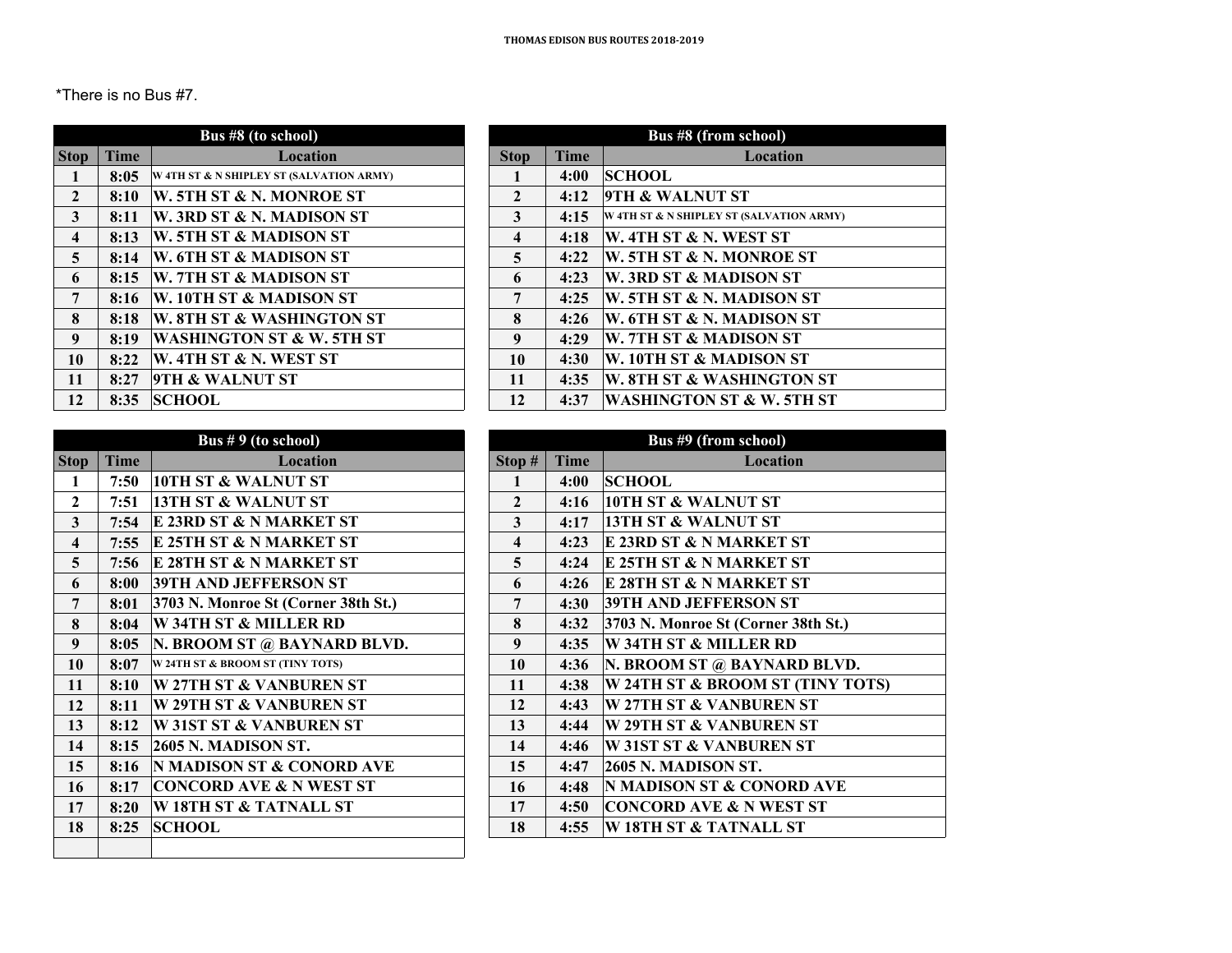\*There is no Bus #11.

|                         |      | Bus $#10$ (to school)                   |                         |             | Bus #10 (from school)           |
|-------------------------|------|-----------------------------------------|-------------------------|-------------|---------------------------------|
| Stop #                  | Time | Location                                | Stop#                   | <b>Time</b> | Locat                           |
|                         | 7:55 | <b>DELAWARE AVE &amp; N FRANKLIN ST</b> |                         | 4:00        | <b>SCHOOL</b>                   |
| $\mathbf{2}$            | 7:57 | GILPIN AVE & N VAN BUREN ST             | $\overline{2}$          | 4:15        | 27TH ST & JESSUP ST             |
| 3                       | 8:05 | W 18TH ST & WASHINGTON ST               | 3                       | 4:17        | <b>25TH ST &amp; JESSUP ST</b>  |
| $\overline{\mathbf{4}}$ | 8:06 | W 20TH ST & WASHINGTON ST               | $\overline{\mathbf{4}}$ | 4:18        | <b>VANDEVER AVE &amp; JES</b>   |
| $\overline{5}$          | 8:08 | W 22ND ST & WASHINGTON ST               | $\overline{5}$          | 4:23        | W 18TH ST & WASHIN              |
| 6                       | 8:09 | <b>W 23RD ST &amp; WASHINGTON ST</b>    | 6                       | 4:24        | W 20TH ST & WASHIN              |
| 7                       | 8:10 | W 24TH ST & WASHINGTON ST               | 7                       | 4:25        | W 22ND ST & WASHIN              |
| 8                       | 8:12 | W 26TH ST & WASHINGTON ST               | 8                       | 4:26        | W 23RD ST & WASHIN              |
| 9                       | 8:14 | W 28TH ST & WASHINGTON ST               | 9                       | 4:28        | W 24TH ST & WASHIN              |
| 10                      | 8:16 | W 30TH ST & WASHINGTON ST               | 10                      | 4:30        | W 26TH ST & WASHIN              |
| 11                      | 8:18 | W 34TH ST & WASHINGTON ST               | 11                      | 4:32        | W 28TH ST & WASHIN              |
| 12                      | 8:23 | <b>27TH ST &amp; JESSUP ST</b>          | 12                      | 4:34        | W 30TH ST & WASHIN              |
| 13                      | 8:25 | 25TH ST & JESSUP ST                     | 13                      | 4:37        | W 34TH ST & WASHIN              |
| 14                      | 8:27 | <b>VANDEVER AVE &amp; JESSUP ST</b>     | 14                      | 4:47        | <b>DELAWARE AVE &amp; N</b> I   |
| 15                      | 8:30 | <b>SCHOOL</b>                           | 15                      | 4:50        | <b>GILPIN AVE &amp; N VAN</b> 1 |
|                         |      |                                         |                         |             |                                 |

| Bus #10 (from school)   |      |                                        |  |  |
|-------------------------|------|----------------------------------------|--|--|
| Stop #                  | Time | Location                               |  |  |
| 1                       | 4:00 | <b>SCHOOL</b>                          |  |  |
| $\mathbf{2}$            | 4:15 | 27TH ST & JESSUP ST                    |  |  |
| 3                       | 4:17 | 25TH ST & JESSUP ST                    |  |  |
| $\overline{\mathbf{4}}$ | 4:18 | VANDEVER AVE & JESSUP ST               |  |  |
| 5                       | 4:23 | W 18TH ST & WASHINGTON ST              |  |  |
| 6                       | 4:24 | W 20TH ST & WASHINGTON ST              |  |  |
| 7                       | 4:25 | W 22ND ST & WASHINGTON ST              |  |  |
| 8                       | 4:26 | W 23RD ST & WASHINGTON ST              |  |  |
| 9                       | 4:28 | W 24TH ST & WASHINGTON ST              |  |  |
| 10                      | 4:30 | W 26TH ST & WASHINGTON ST              |  |  |
| 11                      | 4:32 | W 28TH ST & WASHINGTON ST              |  |  |
| 12                      | 4:34 | W 30TH ST & WASHINGTON ST              |  |  |
| 13                      | 4:37 | W 34TH ST & WASHINGTON ST              |  |  |
| 14                      | 4:47 | DELAWARE AVE & N FRANKLIN ST           |  |  |
| 15                      | 4:50 | <b>GILPIN AVE &amp; N VAN BUREN ST</b> |  |  |

|                         |             | Bus #12 (to school)                           |                         |             |
|-------------------------|-------------|-----------------------------------------------|-------------------------|-------------|
| <b>Stop</b>             | <b>Time</b> | <b>Location</b>                               | <b>Stop</b>             | <b>Time</b> |
|                         | 8:00        | <b>FRAIMS BOYS &amp; GIRLS CLUB</b>           |                         | 4:00        |
| $\mathbf{2}$            | 8:06        | <b>MAPLE AVE &amp; SYCAMORE AVE (ELSMERE)</b> | $\mathbf{2}$            | 4:15        |
| 3                       | 8:11        | <b>OLD DUPONT RD @ B &amp; O LANE</b>         | 3                       | 4:23        |
| $\overline{\mathbf{4}}$ | 8:15        | <b>ALBAN DR &amp; BONWOOD RD</b>              | $\overline{\mathbf{4}}$ | 4:25        |
|                         | 8:18        | <b>MARYLAND AVE &amp; 5TH AVE</b>             | 5                       | 4:30        |
| 6                       | 8:19        | <b>MARYLAND AVE &amp; STROUD ST</b>           | 6                       | 4:35        |
| 7                       | 8:24        | <b>3RD &amp; POPULAR ST</b>                   | 7                       | 4:40        |
| 8                       | 8:30        | <b>SCHOOL</b>                                 | 8                       | 4:45        |

| Bus #12 (from school) |      |                                       |  |  |  |
|-----------------------|------|---------------------------------------|--|--|--|
| <b>Stop</b>           | Time | Location                              |  |  |  |
|                       | 4:00 | <b>SCHOOL</b>                         |  |  |  |
| $\mathbf{2}$          | 4:15 | POPLAR ST & 3RD ST.                   |  |  |  |
| 3                     | 4:23 | <b>MARYLAND AVE &amp; STROUD ST</b>   |  |  |  |
| 4                     | 4:25 | <b>MARYLAND AVE &amp; 5TH AVE</b>     |  |  |  |
| 5                     | 4:30 | <b>ALBAN DR &amp; BONWOOD RD</b>      |  |  |  |
| 6                     | 4:35 | <b>OLD DUPONT RD @ B &amp; O LANE</b> |  |  |  |
| 7                     | 4:40 | <b>FRAIMS BOYS &amp; GIRLS CLUB</b>   |  |  |  |
| 8                     | 4:45 | MAPLE AVE & SYCAMORE AVE (ELSMERE)    |  |  |  |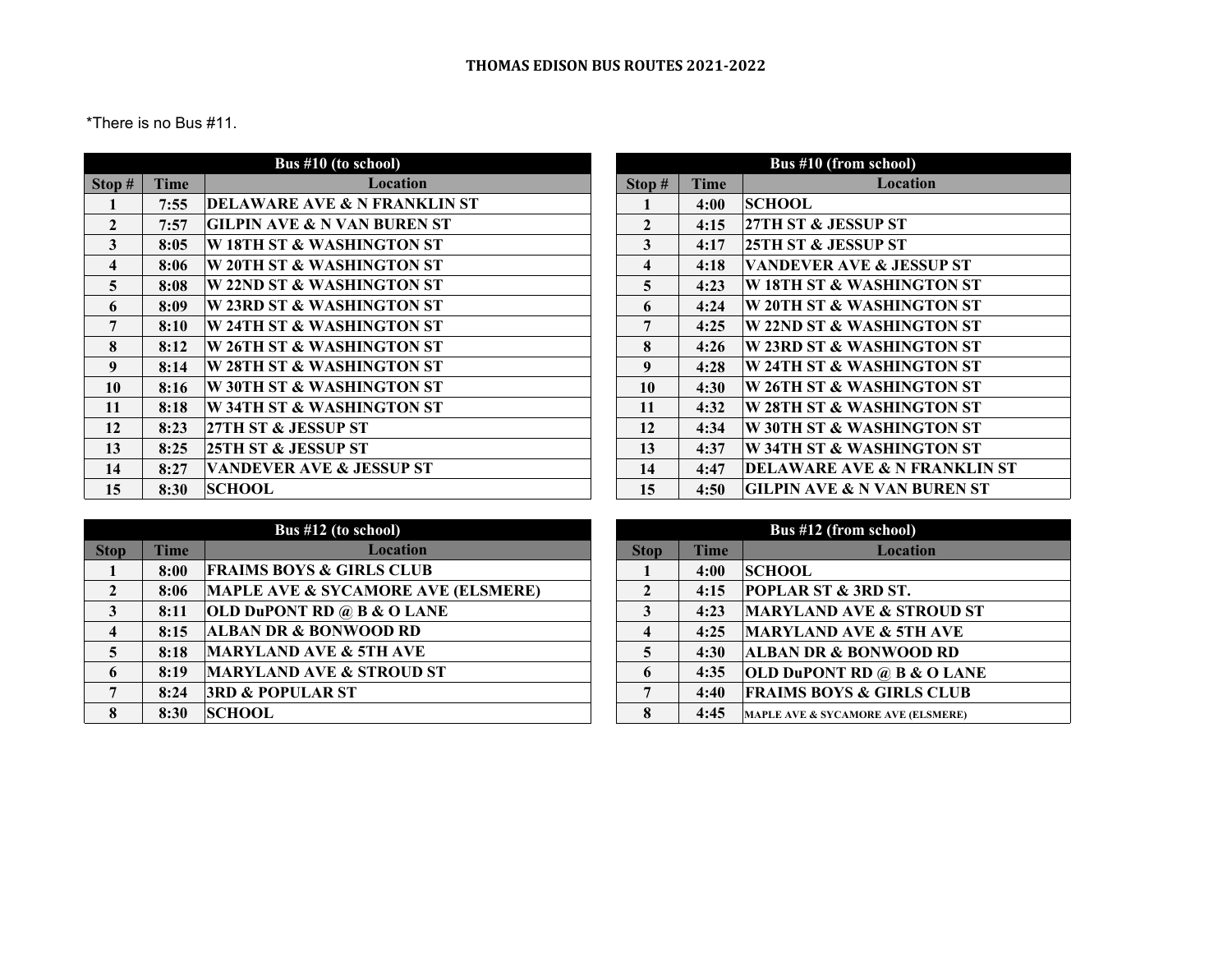## **THOMAS EDISON BUS ROUTES 2021‐2022**

| $Stop #$ Time           |      | <b>Location</b>                                        | Stop #       | <b>Time</b> |
|-------------------------|------|--------------------------------------------------------|--------------|-------------|
| 1                       | 7:55 | <b>GREENHILL AVE &amp; W 2ND ST</b>                    |              | 4:00        |
| $\overline{2}$          | 7:57 | <b>4TH ST &amp; WOODLAWN AVE</b>                       | $\mathbf{2}$ | 4:20        |
| $\overline{\mathbf{3}}$ | 7:59 | W 6TH ST & N BANCROFT PKWY                             | 3            | 4:22        |
| $\overline{\mathbf{4}}$ | 8:00 | <b>WEST END NEIGHBORHOOD HOUSE</b>                     | 4            | 4:24        |
| 5                       | 8:02 | <b>W 7TH ST &amp; N SCOTT ST</b>                       | 5            | 4:28        |
| 6                       | 8:06 | <b>W 9TH ST &amp; N FRANKLIN ST</b>                    | 6            | 4:29        |
| 7                       | 8:10 | <b>W 7TH ST &amp; N JACKSON</b>                        | 7            | 4:33        |
| 8                       | 8:14 | <b>6TH ST &amp; N WEST ST</b>                          | 8            | 4:35        |
| 9                       | 8:15 | <b>9TH ST &amp; N WEST ST (BEVERLY'S HELPING HAND)</b> | 9            | 4:39        |
| 10                      | 8:18 | <b>9TH ST &amp; N. MARKET ST (WALGREENS)</b>           | 10           | 4:43        |
| 11                      | 8:25 | 1408 CLIFFORD BROWN WALK (SMALL STEPPING STONES        | 11           | 4:45        |
| 12                      | 8:28 | <b>CLIFFORD BROWN WALK &amp; 12TH ST</b>               | 12           | 4:48        |
| 13                      | 8:35 | <b>SCHOOL</b>                                          | 13           | 4:53        |
|                         |      |                                                        |              |             |

|                  | Bus #13 (from school) |                                                      |  |  |  |
|------------------|-----------------------|------------------------------------------------------|--|--|--|
| Stop#            | <b>Time</b>           | Location                                             |  |  |  |
| 1                | 4:00                  | <b>SCHOOL</b>                                        |  |  |  |
| $\mathfrak{D}$   | 4:20                  | 1408 CLIFFORD BROWN WALK (SMALL STEPPING STONES)     |  |  |  |
| 3                | 4:22                  | CLIFFORD BROWN WALK & 12TH ST                        |  |  |  |
| $\boldsymbol{4}$ | 4:24                  | 9TH ST & N. MARKET ST (WALGREENS)                    |  |  |  |
| 5                | 4:28                  | <b>6TH ST &amp; N WEST ST</b>                        |  |  |  |
| 6                | 4:29                  | 9TH ST & N WEST ST (BEVERLY'S HELPING HAND           |  |  |  |
| 7                | 4:33                  | <b>W 7TH ST &amp; N JACKSON ST</b>                   |  |  |  |
| 8                | 4:35                  | W 9TH ST & N FRANKLIN ST                             |  |  |  |
| 9                | 4:39                  | W 7TH ST & N SCOTT ST                                |  |  |  |
| 10               | 4:43                  | W. 8TH ST & LINCOLN ST (WEST END NEIGHBORHOOD HOUSE) |  |  |  |
| 11               | 4:45                  | W 6TH ST & N BANCROFT PKWY                           |  |  |  |
| 12               | 4:48                  | <b>4TH ST &amp; WOODLAWN AVE</b>                     |  |  |  |
| 13               | 4:53                  | <b>GREENHILL AVE &amp; W 2ND ST</b>                  |  |  |  |
|                  |                       |                                                      |  |  |  |

|                  |      | Bus #14 (to school)                                   |                         |             |
|------------------|------|-------------------------------------------------------|-------------------------|-------------|
| Stop # Time      |      | Location                                              | Stop #                  | <b>Time</b> |
|                  | 8:00 | <b>5TH ST &amp; VANBUREN ST</b>                       |                         | 4:00        |
|                  |      | (THEY WILL WALK DOWN FROM HILLTOP)                    | $\overline{2}$          | 4:10        |
| $\overline{2}$   | 8:01 | <b>5TH ST &amp; HARRISON ST</b>                       | 3                       | 4:18        |
| 3                | 8:02 | <b>5TH ST &amp; RODNEY ST</b>                         | $\boldsymbol{4}$        | 4:20        |
| $\boldsymbol{4}$ | 8:06 | <b>6TH ST &amp; CLAYTON ST</b>                        | $\overline{\mathbf{5}}$ | 4:21        |
| 5                | 8:10 | 405 N. DUPONT ST (LEAP OF FAITH DAYCARE)              | 6                       | 4:24        |
| 6                | 8:12 | <b>2ND ST &amp; DUPONT ST</b>                         | 7                       | 4:27        |
| 7                | 8:17 | <b>3RD ST &amp; BROOM ST</b>                          | 8                       | 4:30        |
| 8                | 8:20 | <b>3RD ST &amp; FRANKLIN ST</b>                       | 9                       | 4:33        |
| 9                | 8:32 | <b>READ TO LEARN ACADEMY -1600 PINE (MID OF HILL)</b> | 10                      | 4:38        |
| 10               | 8:38 | <b>SCHOOL</b>                                         | 11                      | 4:45        |
|                  |      |                                                       |                         |             |

| Bus #14 (to school)                                   |       |             | Bus $# 14$ (from school)                             |
|-------------------------------------------------------|-------|-------------|------------------------------------------------------|
| <b>Location</b>                                       | Stop# | <b>Time</b> | <b>Location</b>                                      |
| <b>5TH ST &amp; VANBUREN ST</b>                       |       | 4:00        | <b>SCHOOL</b>                                        |
| (THEY WILL WALK DOWN FROM HILLTOP)                    |       | 4:10        | <b>READ TO LEARN ACADEMY 1600 PINE (MID OF HILL)</b> |
| <b>5TH ST &amp; HARRISON ST</b>                       | 3     | 4:18        | <b>5TH ST &amp; VANBUREN ST</b>                      |
| <b>5TH ST &amp; RODNEY ST</b>                         | 4     | 4:20        | <b>5TH ST &amp; HARRISON ST</b>                      |
| <b>6TH ST &amp; CLAYTON ST</b>                        | 5     | 4:21        | <b>5TH ST &amp; BROOM ST</b>                         |
| 405 N. DUPONT ST (LEAP OF FAITH DAYCARE)              | 6     | 4:24        | <b>5TH ST &amp; RODNEY ST</b>                        |
| 2ND ST & DUPONT ST                                    | 7     | 4:27        | <b>6TH ST &amp; CLAYTON ST</b>                       |
| <b>3RD ST &amp; BROOM ST</b>                          | 8     | 4:30        | 405 N. DUPONT ST (LEAP OF FAITH DAYCARE)             |
| <b>3RD ST &amp; FRANKLIN ST</b>                       | 9     | 4:33        | <b>2ND ST &amp; DUPONT ST</b>                        |
| <b>READ TO LEARN ACADEMY -1600 PINE (MID OF HILL)</b> | 10    | 4:38        | <b>3RD ST &amp; BROOM ST</b>                         |
| <b>SCHOOL</b>                                         | 11    | 4:45        | <b>3RD ST &amp; FRANKLIN ST</b>                      |
|                                                       |       |             |                                                      |